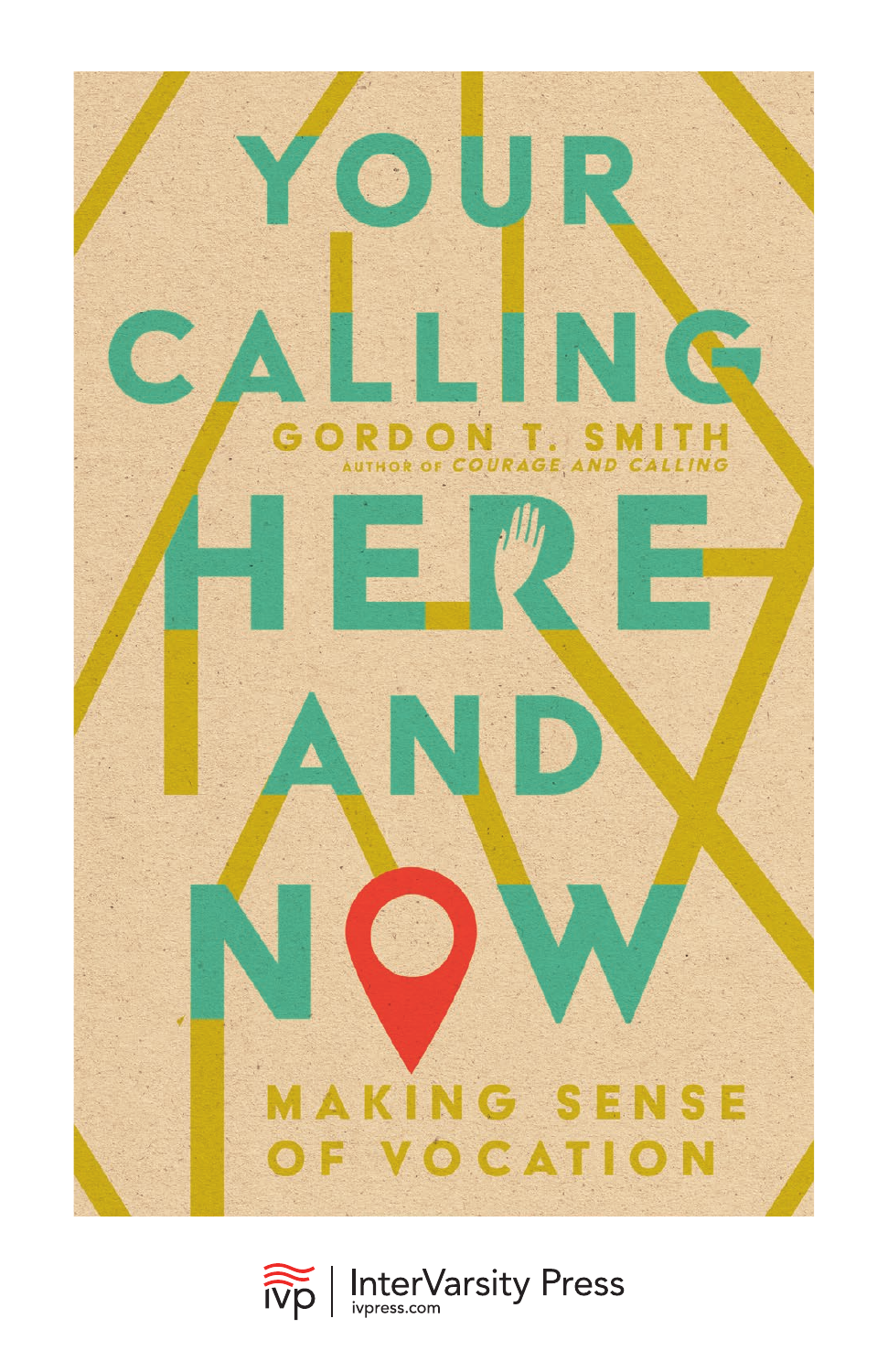Taken from *Your Calling Here and Now* by Gordon T. Smith. Copyright © 2022 by Gordon T. Smith. Published by InterVarsity Press, Downers Grove, IL. [www.ivpress.com.](https://www.ivpress.com)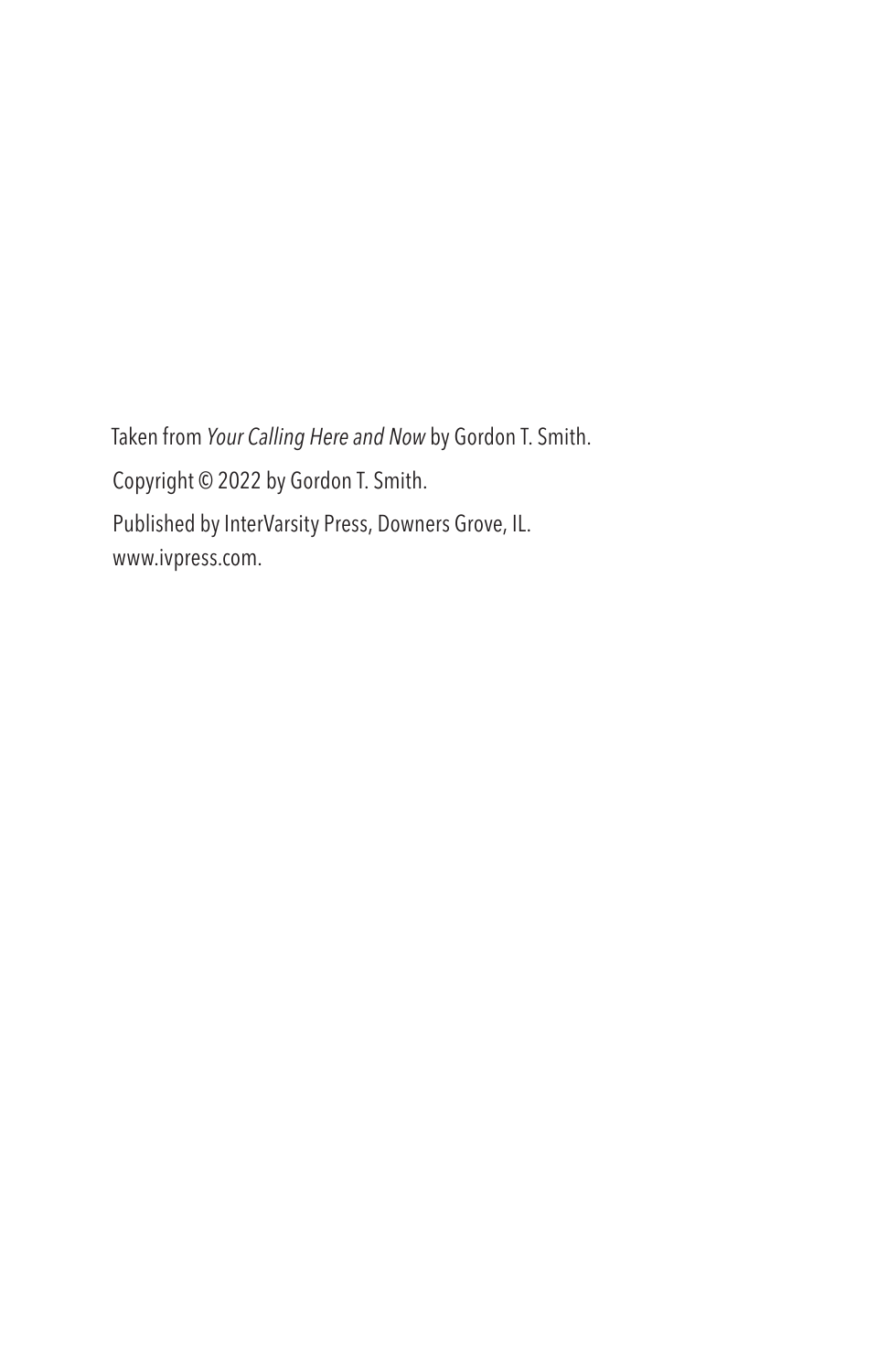# AT THIS TIME AND IN THIS PLACE

**1** 

**Vocation is always particular:** this person, at this time, and in this place.<sup>1</sup> Vocation is never discerned in a historical vacuum; it is always in the specifics of the world in which we live. It is always about the *here and now*—and, as needs to be stressed, it is the here and now as it comes to us, as it presents itself, not as we wish it to be. We get beyond wishful thinking, and we name reality and discern calling in the light of and in the midst of this time and this place—*this* situation.

Therefore, we ask, at this time and in this place, who and what are we called to be and do? What does it mean to steward our lives in light of our economic circumstances, marital status and family situation, age, and personal health? What does it mean to be attentive to what we bring to the table in a way that takes full account of our social and cultural context, as well as the economic and political situation in which we are living, locally and globally?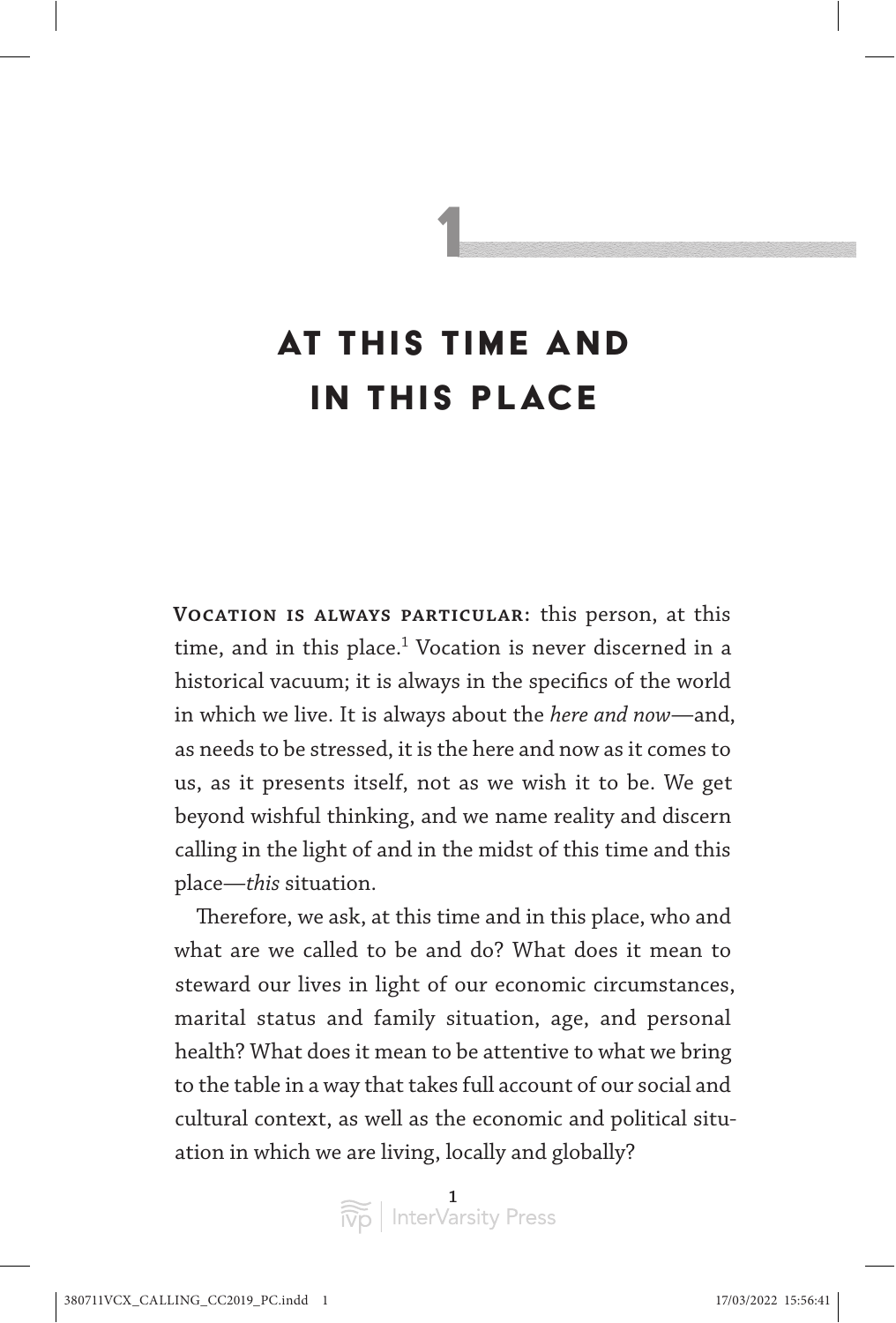WE ASK, AT THIS TIME and in this place, WHO AND WHAT are we called to be and do?

Vocation and calling are about much more than our occupation or job or career. It certainly includes the work for which we are responsible—whether waged

or volunteer or managing a home with the whole range of domestic activities so vital to what it means to call a place "home." But it also includes the network of social and family connections that are an essential part of our lives. And so, within the midst of all we are and all we are responsible for and those we are responsible to, we ask the question, What am I being called to say and do?

This applies to us both individually and collectively. An organization or business or development agency or school is always needing to ask, What are we called to be and do now, at this time and in this place? A college or university will ask what it means to be invested in higher education in this season of the life of a country or city or community—in this time and in this place. A church—collectively—will ask what it means to be this faith community at this time and in this location—this neighborhood, this chapter in the history of this community and, in the intersection of this time and this place, to be this church. We do not have the luxury of imagining another set of circumstances: it is always at this time and in this place that we make sense of the identity and mission of the organizations of which we are a part.

While this principle applies to both organizations and individuals, the focus here will be more on the individual. This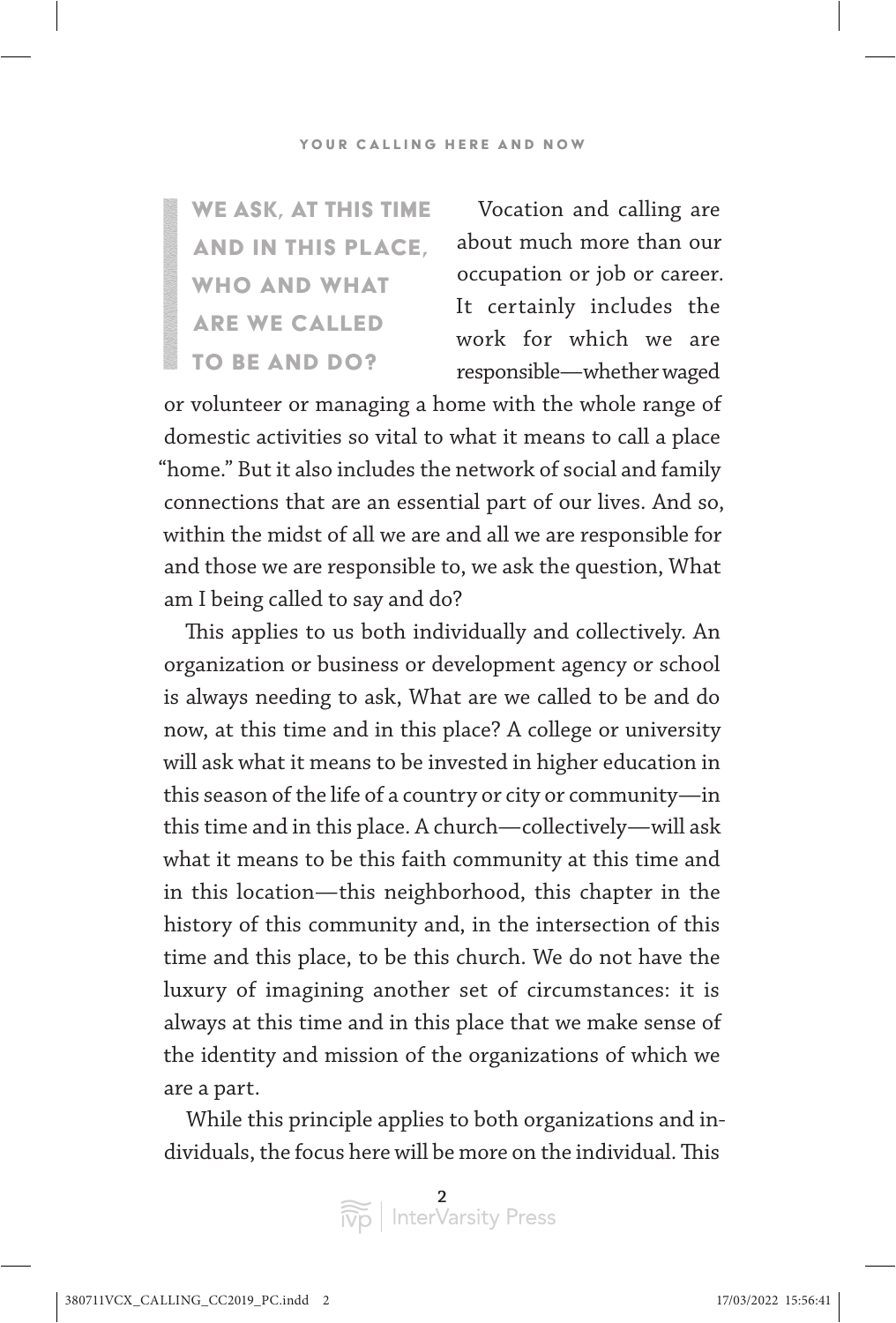is not to discount the shared responsibilities we have. It is merely a matter of focus and the need to not lose the grace and power of the individual in the matrix of time and space and within the confluence and complexities of our organizations and collective concerns. What comes here is an appeal: for each person to ask of themselves, In this time and in this place, how am I being called to speak and act? To be more specific, this is a call to name our situation on the assumption that calling is always—always—for this time and for this place. It is always a calling to and in this particular set of circumstances.

Sometimes the circumstances we face are thrust upon us. Those of us who serve in higher education in North America will for many years remember the weekend of March 13-14, 2020. Everything changed—and dramatically so—when we realized the coronavirus pandemic meant, quite simply, it would not be business as usual. We needed to make a call: In this time and in this place, what does it mean for us to do what needs to be done? No more, but most assuredly no less. For many of us, we were taken by surprise. Perhaps we should have seen this coming, having watched the outbreak in China and northern Italy. Perhaps, indeed, we should have had a contingency plan in place. But as it happened, the decision had to be made very quickly to move to an alternate form of fulfilling our mission as a university. And in the process, many organizations, churches, and agencies were using the same word—it was heard again and again— "pivot." We shifted, adapted, responded, and did all we could to sustain our work and mission in response to dramatically changing circumstances.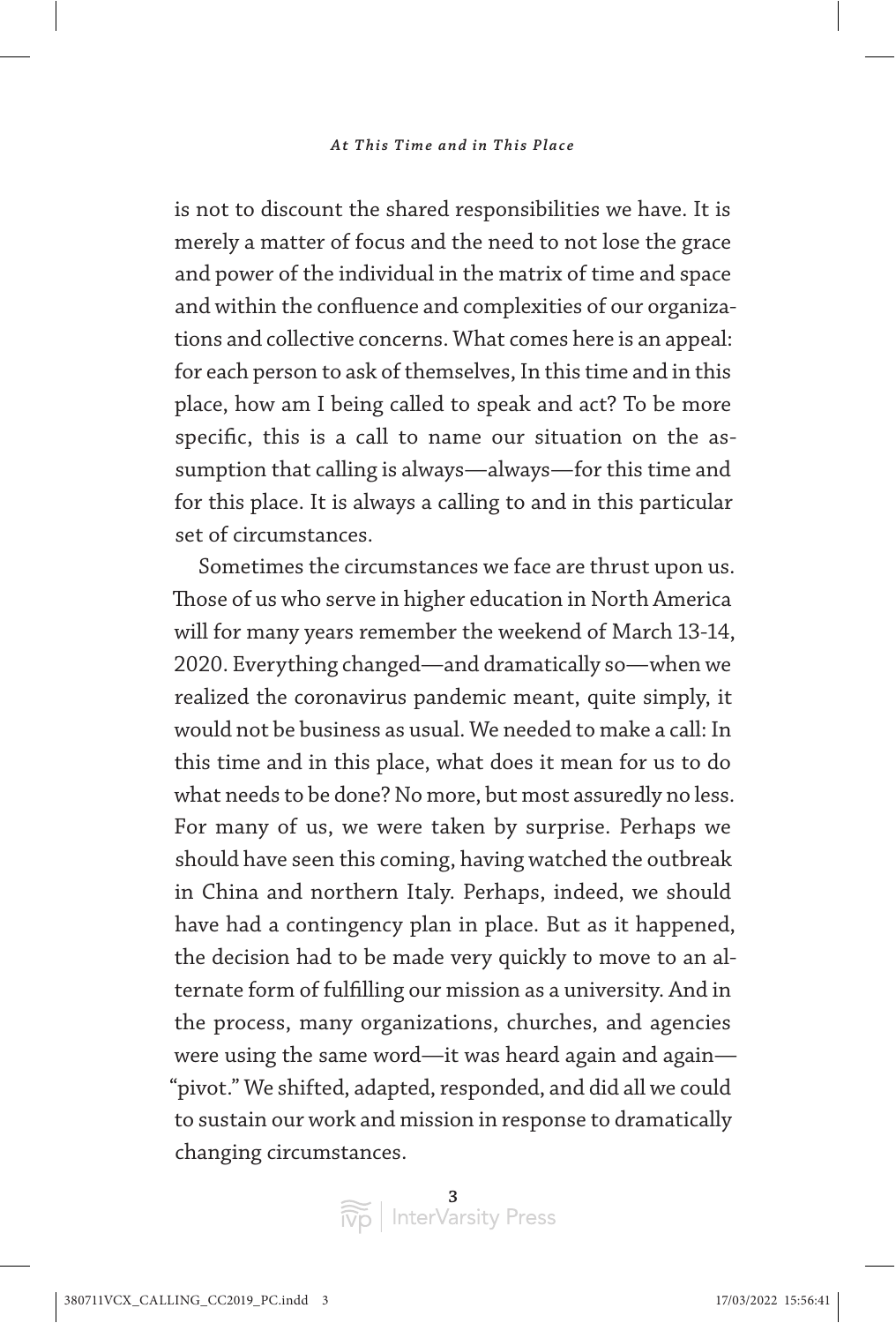More often than not, the recognition of vocation typically emerges more slowly, over time. As we come to a gradual realization of the particulars of our lives and of our situations, we begin to process what this means and how we are necessarily being called to read these situations as we come to clarity about what it is we are being called to do: in this time and in this place.

# No More and No Less

The genius of getting this right is appreciating not only this intersection—of this person at this time and in this place but very specifically accepting and embracing this situation and our role or calling within it. Clarity of vocation means knowing what we do but also what we do not need to do. We accept that some things will not be our focus or our responsibility. But more, it is also about what we say—where and how we speak—as well as what we leave unsaid. To say what needs to be said and to say no more. No less, certainly, but no more. To know when it is best that a thought or impression or conviction is left unsaid. And, further, to know what needs to be done—at this time and in this place—and what can and must be left undone. We do not need to live with any compulsion to speak or act beyond what is called for in the particulars of this time and place. Wise women and men do not over-speak, but rather say what needs to be said with courage and grace, doing what is essential and needful. We do not live frenetically trying to be and do as much as possible, but rather have a sense of time and place, what we need to be and do, together with a peace and settledness of heart regarding what is not needful.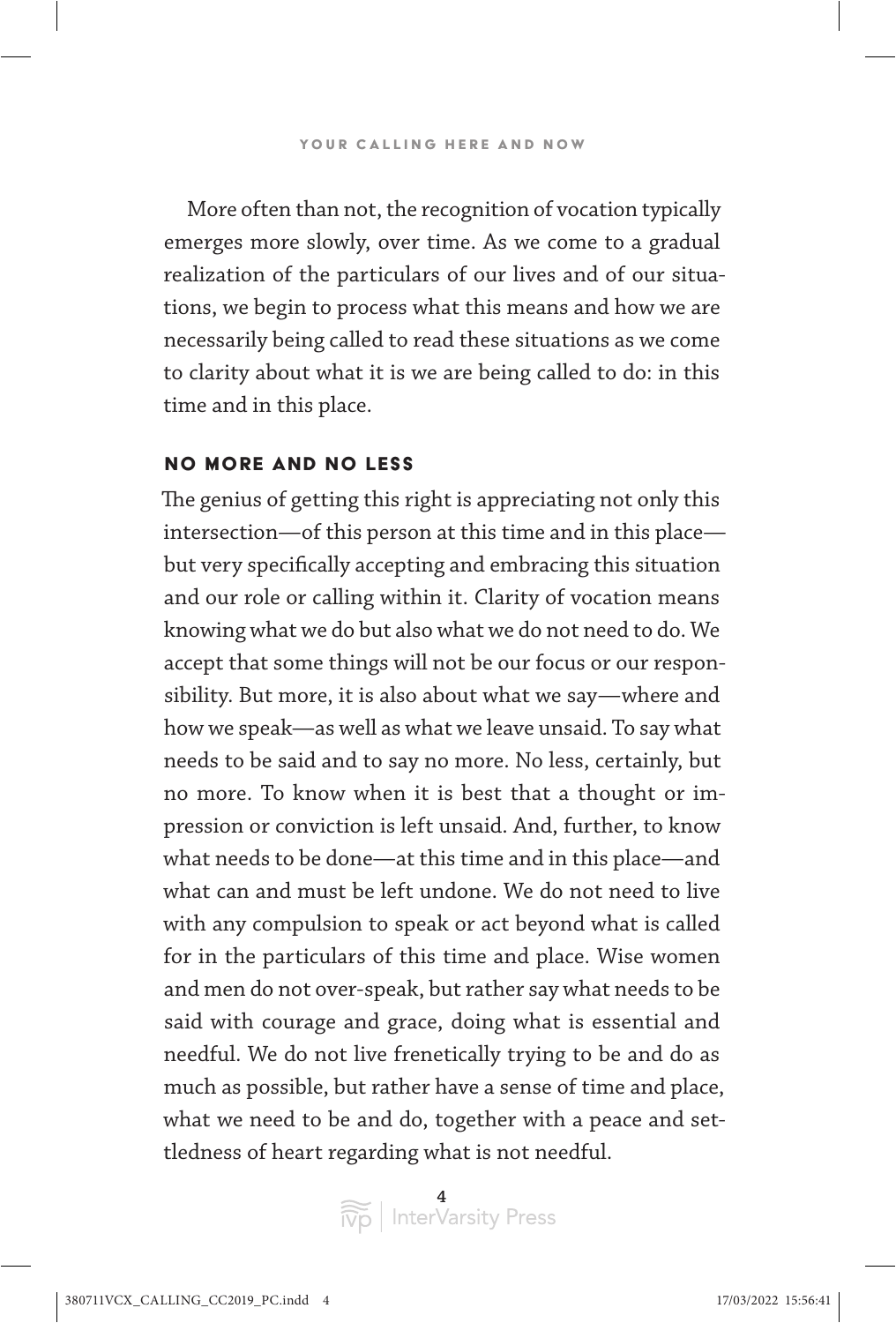In part, this is true because there is growth beyond the felt need to be a hero, to be constantly fixing things, or to be affirmed for all we have done or accomplished or contributed. We are content to do no more than what it is we have been called to do. This includes that which is done in

obscurity—where the work we do is simply done because it needs to be done, whether or not we are thanked or

Clarity of vocation means knowing what WE DO BUT ALSO WHAT WE DO NOT NEED TO DO.

affirmed for it. Whether as president of the United States or the homemaker who knows the laundry needs to be done today, in each vocation, we live in the grace of doing what needs to be done. No more and no less.

This means we do what we have been called to do. In so doing, we realize many people are involved in running an organization and that within the whole—this organization, this church, this agency—we need clarity about the specifics of what we are called to contribute. And so, we can ask: What, within the economy of lives and responsibilities, is necessary on my to-do list? Vocation is about doing what is needful, what falls to us to do as our work and sphere of responsibility. It is either myself or a sibling who will care for my mother in her senior years. Either I do the laundry, or it does not get done. As president of this college, I cannot deflect or demur or equivocate; I need to do what this organization needs from the president. Either the president does it or it does not get done. As pastor of this congregation, as manager of this department store, I need to do what I need to do.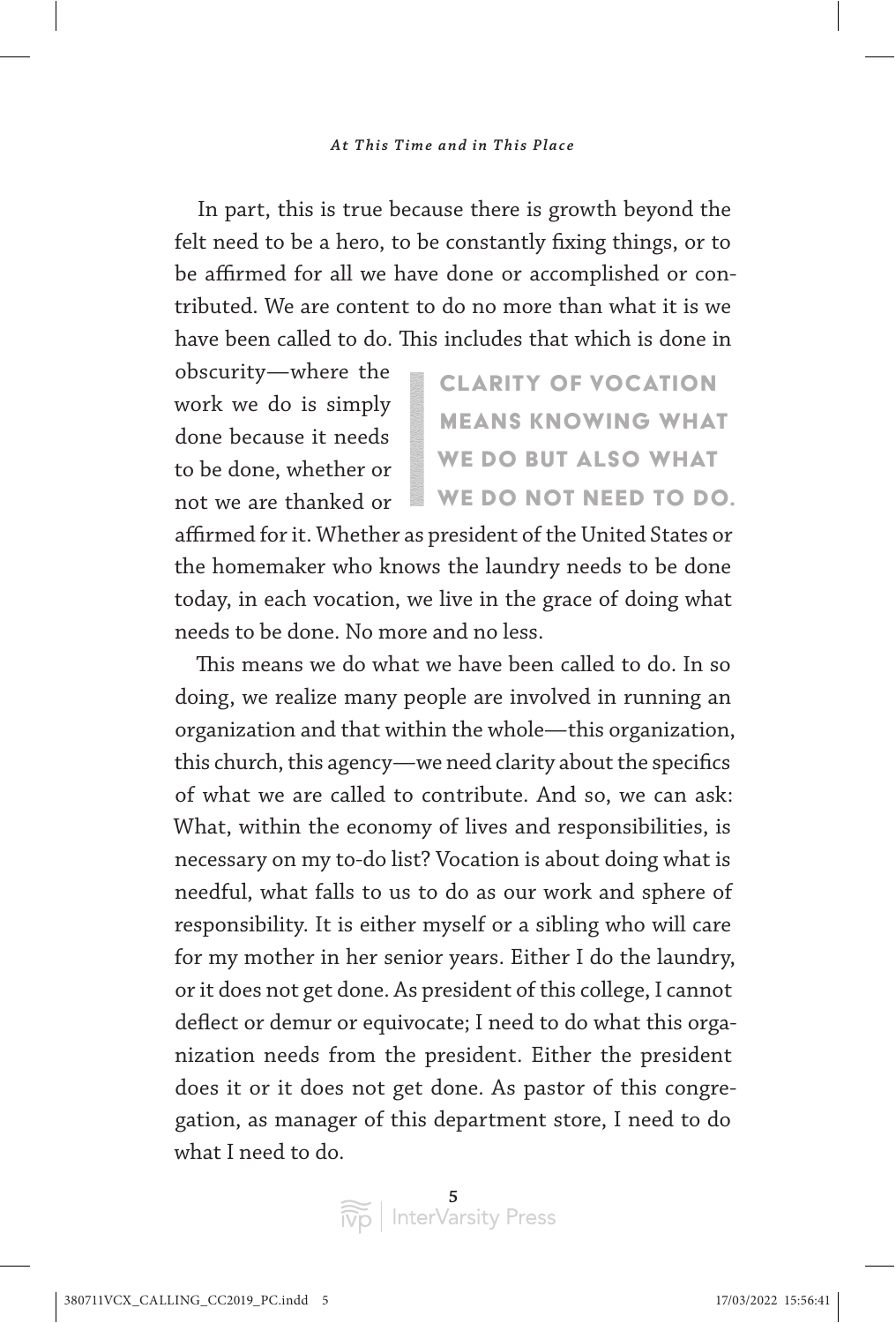When we speak about this time and this place, it also means we have come to accept what some speak of as the poverty of time. Many seem to live with the constant battle of wishing they had more time, routinely missing deadlines on assignments or responsibilities, having to apologize for delays in this or that or the other. Yes, of course, there will be times in our lives when we feel the impossibility of it all and wish time would do us just a simple favor and stand still so we could catch up. There is a health crisis in the family at the time a major business negotiation is on the table—so we make a quick trip to drop in on an aging parent, confirm they are okay, and we are back to the office working late to finalize the terms of the deal, grateful we did not get caught in a major traffic jam in our comings and goings. Or we are running late for a flight, not because of bad planning or foresight, but merely because something came up with our teenager that meant we were not going to leave the house without first being present to this young person and their concern or "crisis"—and yes, I put crisis in quotations fully recognizing that what this teen is going to wear that day may not qualify as a crisis(!) against the possibility that you would miss your flight. But you know *this*  matters more right now, and so in the end you are caught in the security line wondering why the agent needs to take so long to check each ID.

But those times can and must be the exception. In the normal flow of our lives, vocational thinking and acting means there is a *leisured* pace to our lives. We are not constantly at war against the limits of hours, trying to be more and to accomplish more than we are called to be and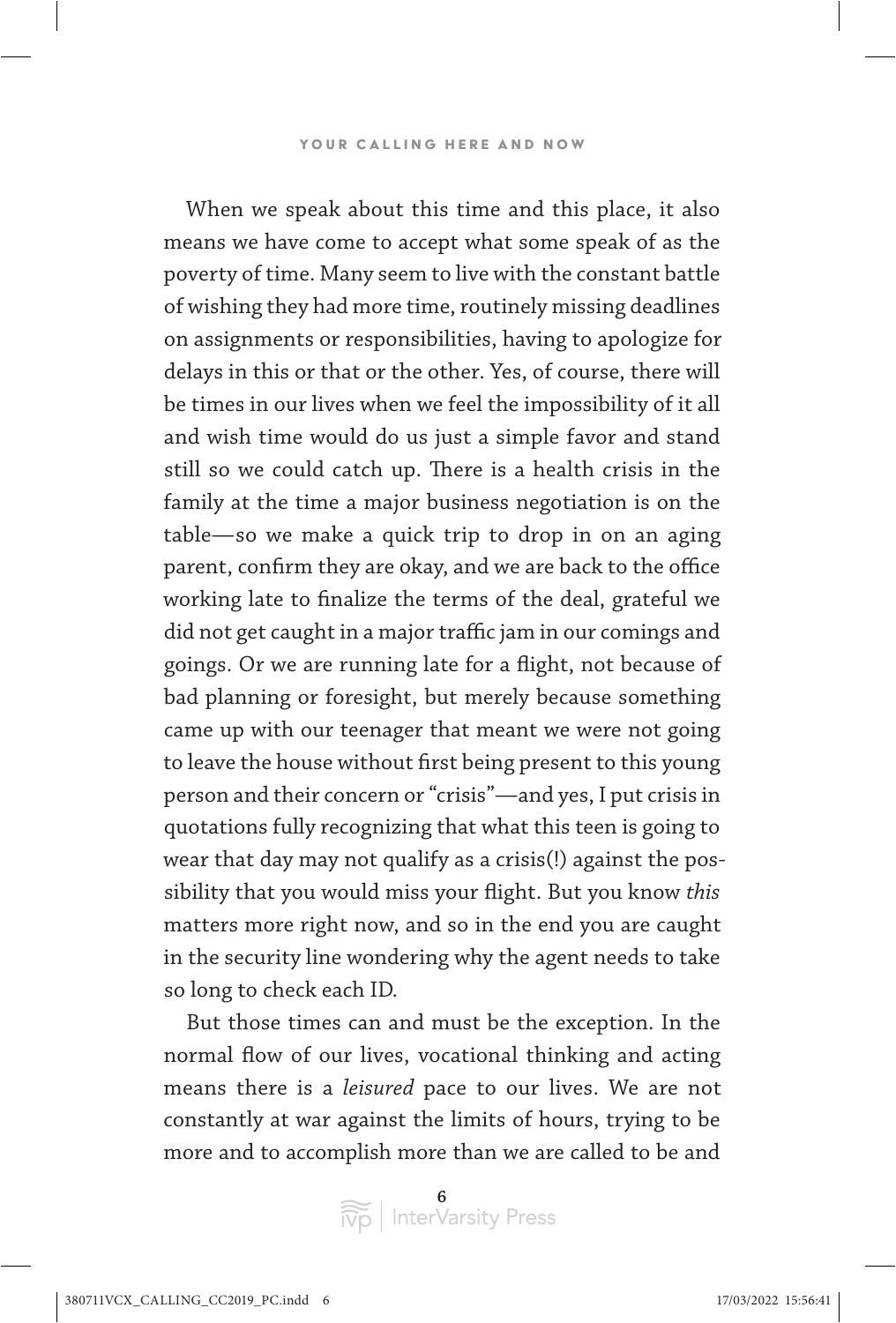do. We learn what it means to live in the fullness of time, with time as friend, and grace-filled space for life and work and relationships rather than always complaining time is not on our side.

If two assignments are due at the same time, we learn to do today what needs to be done today so the deadline down the road is met. A young person might be living in the moment and only tackle an assignment on the day prior to when it is due, thus facing a personal crisis when they suddenly realize they have two assignments due on the same day. But as we mature and learn to live in time, we see what is on the horizon and do today what needs to be done today so that we are ready for tomorrow.

I will grant that thinking this way is a luxury. For the majority of humans, they have thrust upon them tasks and responsibilities about which they have no choice. They are in survival mode. But for those who can step back and reflect—for most of those who will have a copy of this book in their hands—we can approach this question by asking what it means to be good stewards of our time and place in the flow of history and the circumstances of our lives. Do not underestimate your options here; even if your life circumstances seem all consuming, do read with a thought to where there might be the option for attending to the margins of your life that might open up space for doing something that matters to you.

# Beyond Wishful Thinking and Regrets

When we speak about the here and now, we do so with a frank and honest read of our time and our situation. We face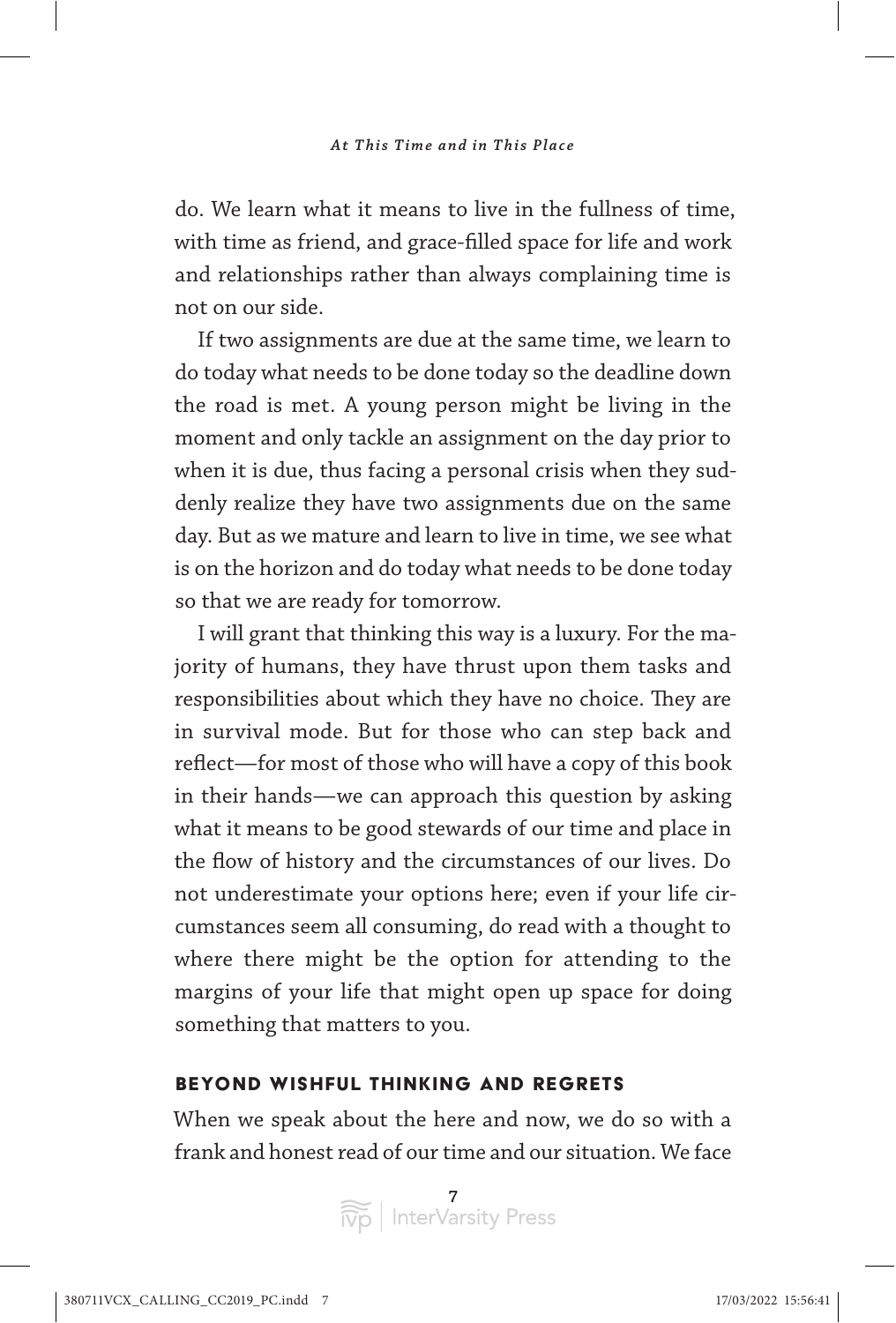our reality. There is no effective capacity to discern and embrace vocation unless and until we name our reality; vocation is always—always—about the here and now. In *this* time, in *this* place.

It is so very easy to say "if only"—if only this or that or the other had not occurred. If only this had not happened to us as a child or in our teen years. If only we had not been fired from our job. If only this illness or accident had not come our way. But the problem is that in so doing, we live looking back rather than facing and living within our current

There is no effective capacity to discern and embrace vocation unless and until we name our reality.

reality and accepting that this is now our new reality. And it makes no difference if what has happened is a result of our own

doing: we mishandled our job or a relationship or very simply did something inappropriate and now are living with the consequences. Or, if the situation we are facing is due to something another person did—however wrong it was or continues to be. In both instances, one is a victim, either of one's own foolishness or the misdeeds of others. And yet, regardless of the original cause, this is now our reality. Discerning vocation is a matter of getting beyond the "if only," which leads to wasted emotional and intellectual energy.

We also learn to get beyond nostalgia—the propensity to look back fondly or wistfully to an earlier time. We turn from longing for a previous time and ask about the *here and now*: this time, this place. This is not a matter of fatalistic resignation; rather, we do this in hope. We ask, What can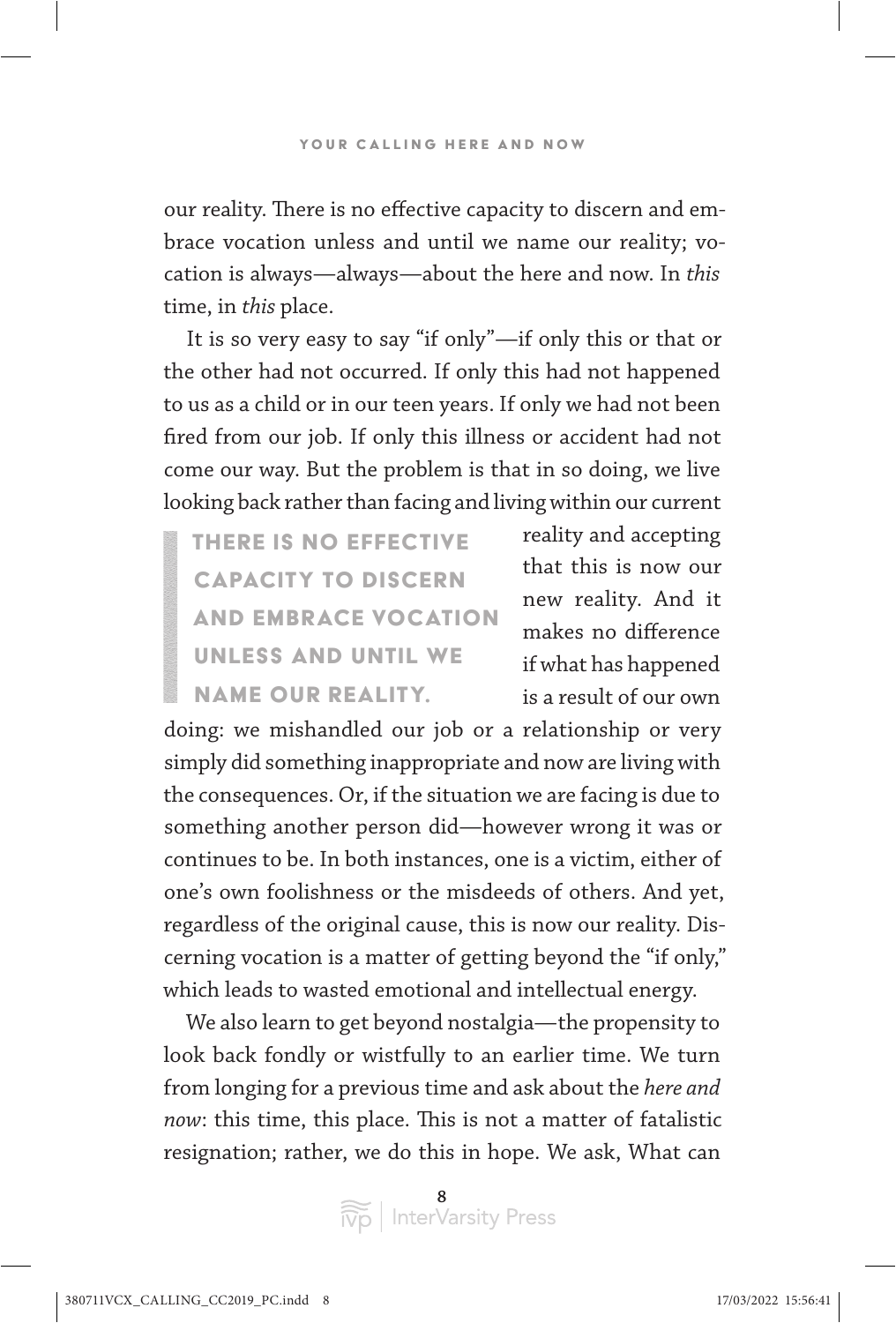and must be done now in light of what is *actually* the case rather than what we wish was the case? This is not because we are only living for today; it is merely that today is all we have and so, looking to today and down the road, we choose where and how we will act. Here and now.

And in this, it is important to remember we cannot map out the rest of our lives. We choose and discern in light of today, and we know the rest of our lives will be lived out one day at a time, one step at a time. We are merely affirming and embracing what we are called to do today—with hope and grace and courage.

When I became a university president, I came into a situation where the institution was carrying an inordinate amount of debt. And sure, once or twice I bemoaned the situation and wondered what factors might have led to this challenging situation. In other words, there might be a space for a little raging and ranting, if you must. Perhaps go out to a quiet spot on the beach and yell and scream. Fine. But then, turn, and rather than say "if only," consider what must be said and what must be done in light of what is *actually* the case rather than what we wish was the case. In my case, it meant that as the president, it was my job to help the institution move to a stronger level of financial sustainability. And I needed to do this while keeping the university on mission. Sure, it was not what I would have chosen, but that is not the point. This was the situation that presented itself, and this was the situation in which I had been called to speak and to act.

Sometimes, this is a particularly difficult pill to swallow. The way before us is closed. Our position is terminated. We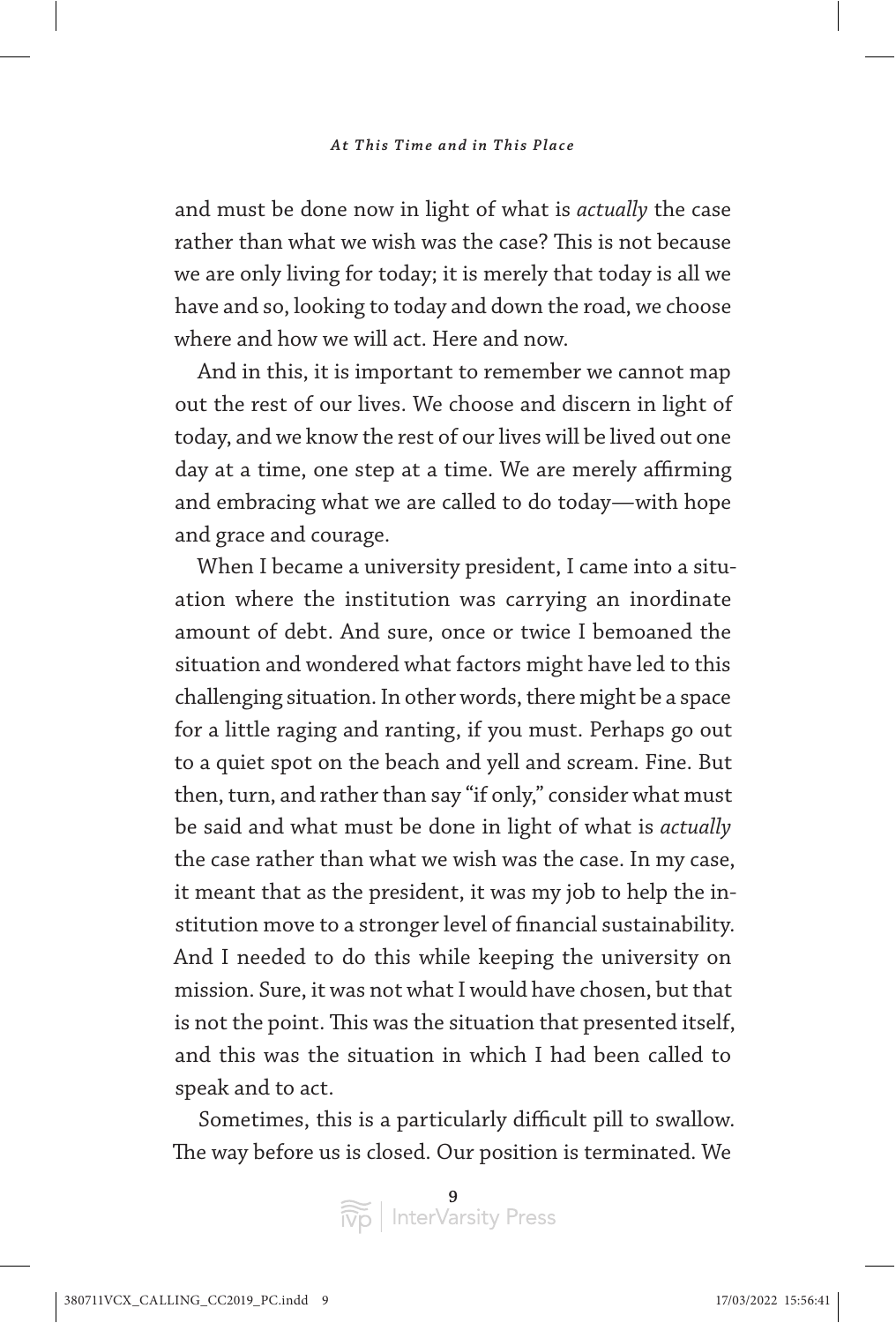were denied admission to a college or university. The publisher turned down our book proposal. We feel the sting of this setback. But now we are asking, in light of not what we wish was the case but what is actually the case: How do we choose to act and move forward, one step at a time?

#### Tending to What Matters

The here and now is also about tending to what *matters* what is essential, pivotal, and crucial to this place and this time. To use the language of Jesus in his encounter with Martha, speaking about her sister Mary (Luke 10:38-42), we ask of ourselves: What is the one thing needful? What do I need to tend to today? What do I need to say? And what can be left unsaid? What do I need to do? And what can be left for another day? There may be an imperative as simple and uncomplicated as, this is recycling day on our street, so I need to set out the bins for the trucks that come through to collect our discarded bottles. Or it may be that there is a board meeting on the horizon, and so today I need to be doing the first draft of my report to the board. Or, if you are a gardener, if you are going to harvest in the fall, you need to plant in the spring. If we are going to travel on such and such a date, then we need to book our flights today.

We are always tending to both: what needs to be done this day, today; and what needs to be tended to now, today, because the deadline or due date is on the horizon. I intentionally mention recycling day to highlight there is both the work of chairing an important board meeting or being ready for a speaking engagement as well as the ordinary, the mundane,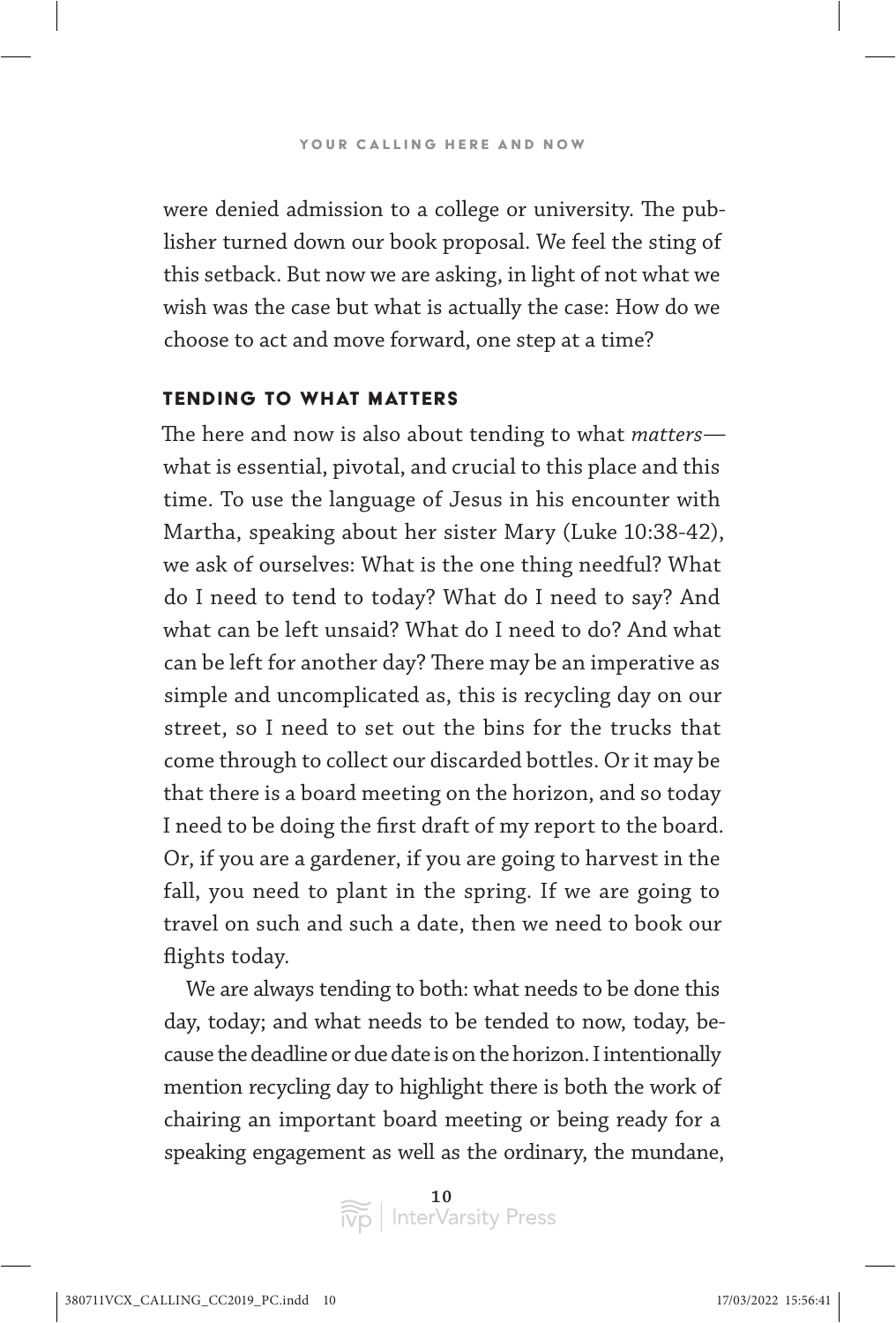the routine of domestic duties that are simply part of what it means to be human. We tend to both.

But then, when we speak of what matters, we recognize this is not always a simple question. As we all know, it can be quite complicated because life is so frequently filled with uncertainty and ambiguity. As such, it is helpful to think in terms of what we might appropriately speak of as *principled pragmatism*. We live constantly in the dynamic of the here and now where we name our reality, face the circumstances, and get beyond regret and nostalgia; but just as assuredly, we are attentive to what *can* happen and how our ideals, our hopes and aspirations, our principles *can* inform a situation.

If we are in a leadership role within a business or an organization or civic agency or church, we likely have a conviction about what this organization should be like and what it should be doing and what should be happening. We live with this vision or ideal as a constant in our minds. We would not be in leadership if this were not the case: that as individuals of deep-felt conviction and principle, we have a vision for what it means to be the church as a pastor, or to be a university if we are in leadership within academia, or in politics if we are seeking to foster legislation leading to good and fruitful outcomes. But we also live with and work with significant limitations: financial, political, and circumstantial.

In our personal lives, we do this all the time. We think, *This is what an ideal house would look like for us*. And we also recognize, *However, this is what we can afford—this house is close to work or school or church*. That is, we are not purists or idealists or mere dreamers. We know how to live and work within the limitations of our actual circumstances.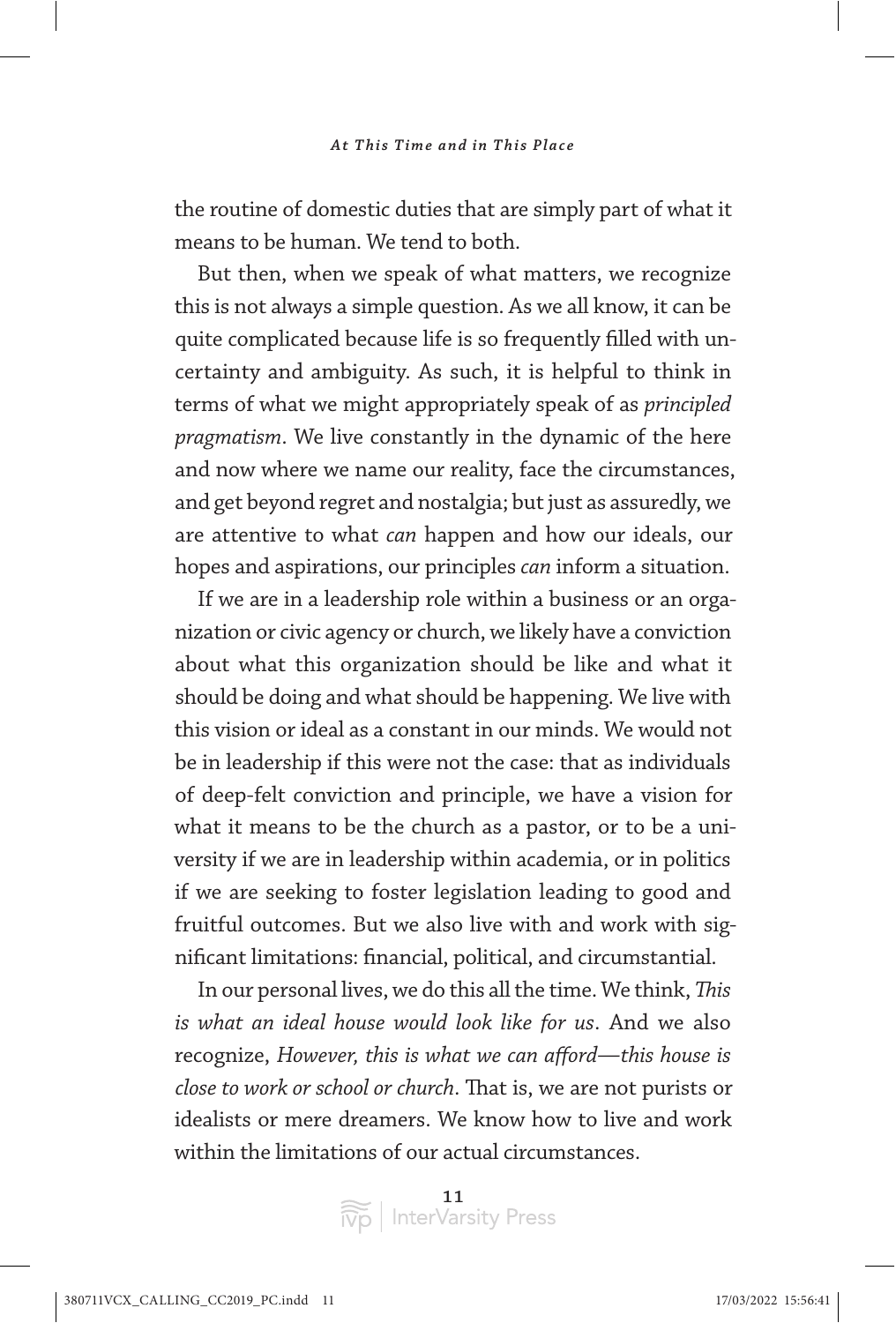Acting in the here and now, though, also means we live by the principle of *gradual incrementalism*: the perspective that we can take small steps, incremental steps, that move us toward a long-term vision or ideal outcome. We do today what needs to be done today to move us to where we need to be tomorrow. Sometimes this is a building project or an art project that is completed one small step at a time. But then also, this requires a long-term vision imbued with patience in that we are taking small steps in the face of unjust systems, or a less than ideal organizational culture or society, or a major project.

And yet the bottom line remains: in the here and now, in these life circumstances, we ask what we need to be saying and doing. What needs to be done just because it needs to be done? And more, in what ways, and specifically through what *incremental* steps, can we, with principled pragmatism, move our organizations and our living situation and our relationships, at home and at work, one step at a time in the direction we need to be going?

## Four Essential Capacities

Living well and working well, in the here and now, in this time and in this place—coming to the present where we do and say no more and no less than we are called to do and say—means we are fully present and able to discern our calling. Doing this requires, at the very least, four indispensable capacities: focus, courage, connectedness, and patience.

*Focus* is a challenge in that we are seeking to make sense of calling in the midst of what has aptly been called an age of distraction. We are so easily and thus so constantly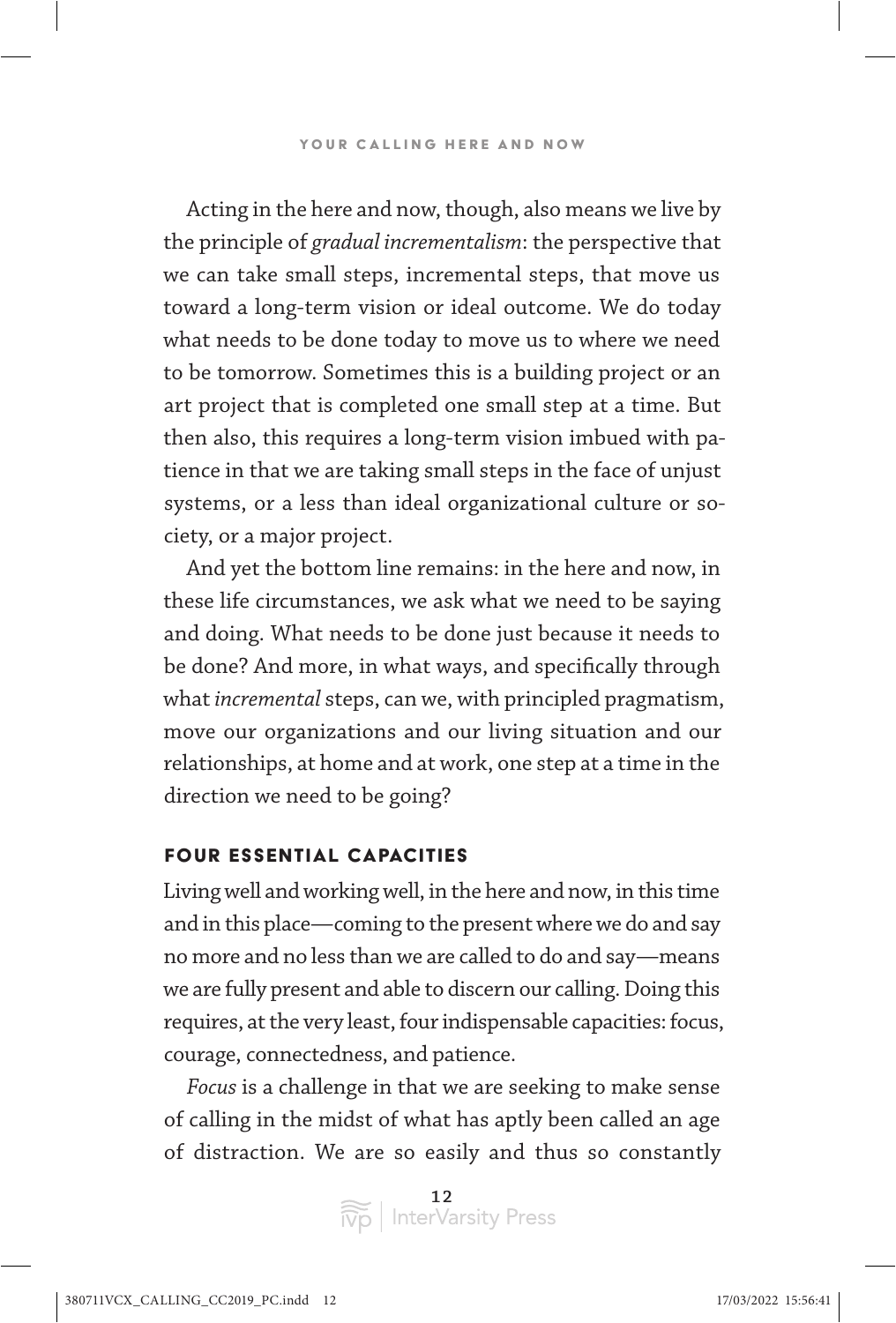interrupted by this or that expectation or demand—the assumption that we are always "on" and always available to respond to a text or email message as our devices prompt us to tend to whoever or whatever is calling for our attention. In what follows, the assumption all along will be that discerning vocation, by its very nature, is a slow and deliberative process. We come to clarity out of a focused reflection represented, perhaps, by the leisured walk on the beach alone, with no device in hand—such that head and heart are moving at the pace we are walking.

Focus also means we come to terms with the myriad expectations others have of us—whether within our family system, within our religious subculture, or within the organizations where we work or serve as volunteers. The expectations of others should not be dismissed; they may well be legitimate in that some expectations are the rightful requirements of what it means to be married or what it means to have a job that includes doing and accomplishing certain things. Or we signed up for a course and the professor understandably expects a level of engagement in the class activities and the assignments outlined in the syllabus. We do not disregard legitimate expectations. But that is why focus is so very important: that with it, we are able to set aside those expectations that are a weight rather than a genuine form of accountability. In this regard, we can always assume there will inevitably be those who are not happy with us or our work. Vocational thinking and acting are not about being popular; it is about saying what needs to be said and doing what needs doing. Yes, we need to be accountable, but we will always have those who do not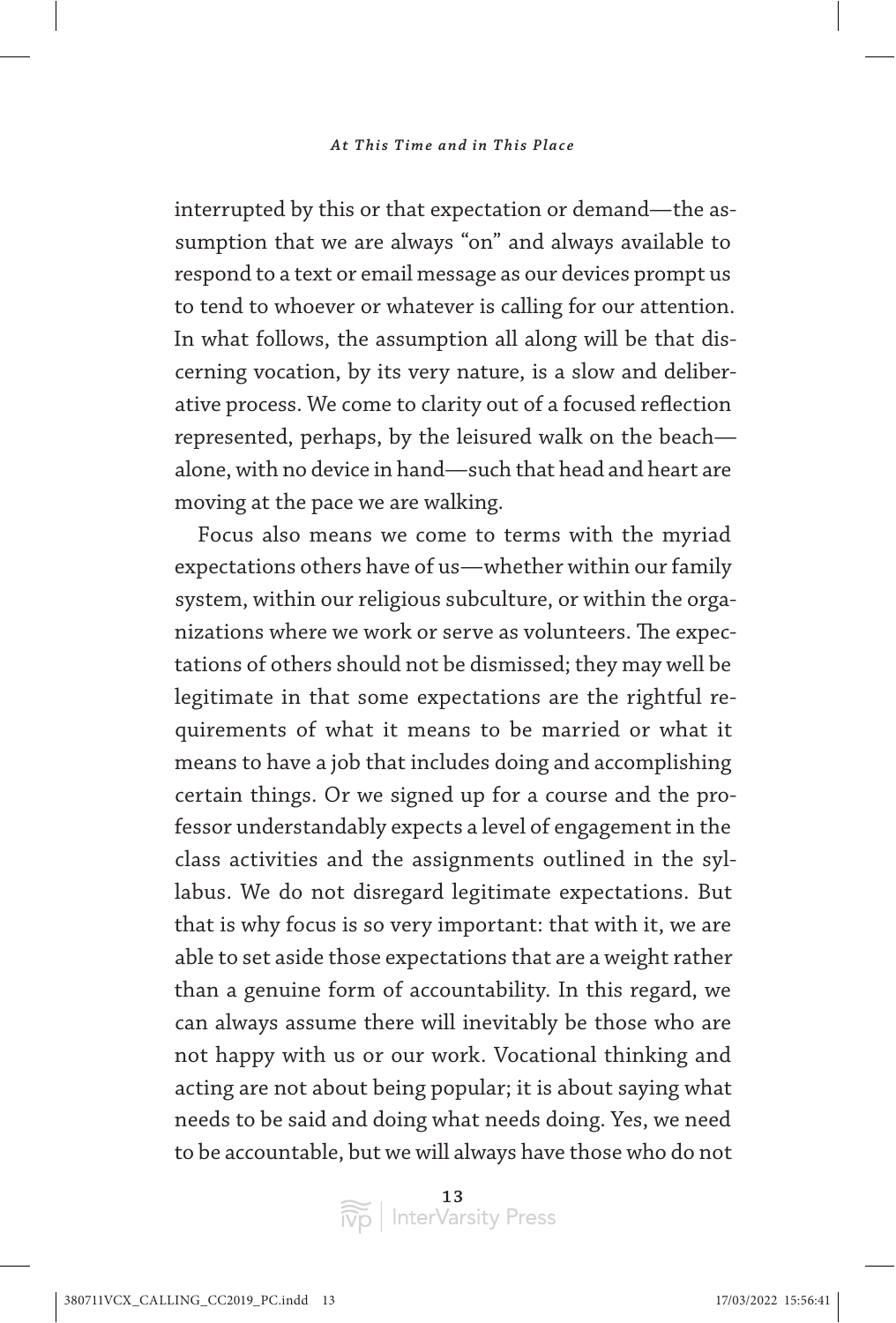affirm us. And for this, we need *focus*—a settled heart and mind.

Focus also means we set aside the immediately gratifying, that which brings a quick emotional high—the immediate thanks or affirmation or recognition or even, literally, the quick payback in terms of cash in hand. Focus means deferred gratification and, as we need to stress again and again, the capacity to work in obscurity—quietly and persistently doing what needs to be done, far from the distracting gaze of others, with either their critique or their affirmation or adulation.

In an age of distraction, we are only present to the here and now if we grow in our capacity for focus.

Ask yourself what you can do to foster this capacity for focus—for seeing and feeling the here and the now with clarity. For some of us, it comes through the extended walk—perhaps as a daily exercise or routine: alone, without a cell phone, without interruption, to walk a country road

IN AN AGE OF DISTRACTION,  $\,$  long enough  $\,$  to WE ARE ONLY PRESENT to the here and now if we grow in our capacity for focus.

come to a measured appreciation of the particulars of your situation. Slowly, at the rate of a steady

and purposeful pace, to gain a purchase on one's own thoughts and feelings and be able to weigh alternatives.

Second, we also ask for *courage* in what has aptly been called an age of anxiety. When such a high percentage of those we live and work with are caught up in a cycle of fretfulness and worry, the grace we seek is the simple but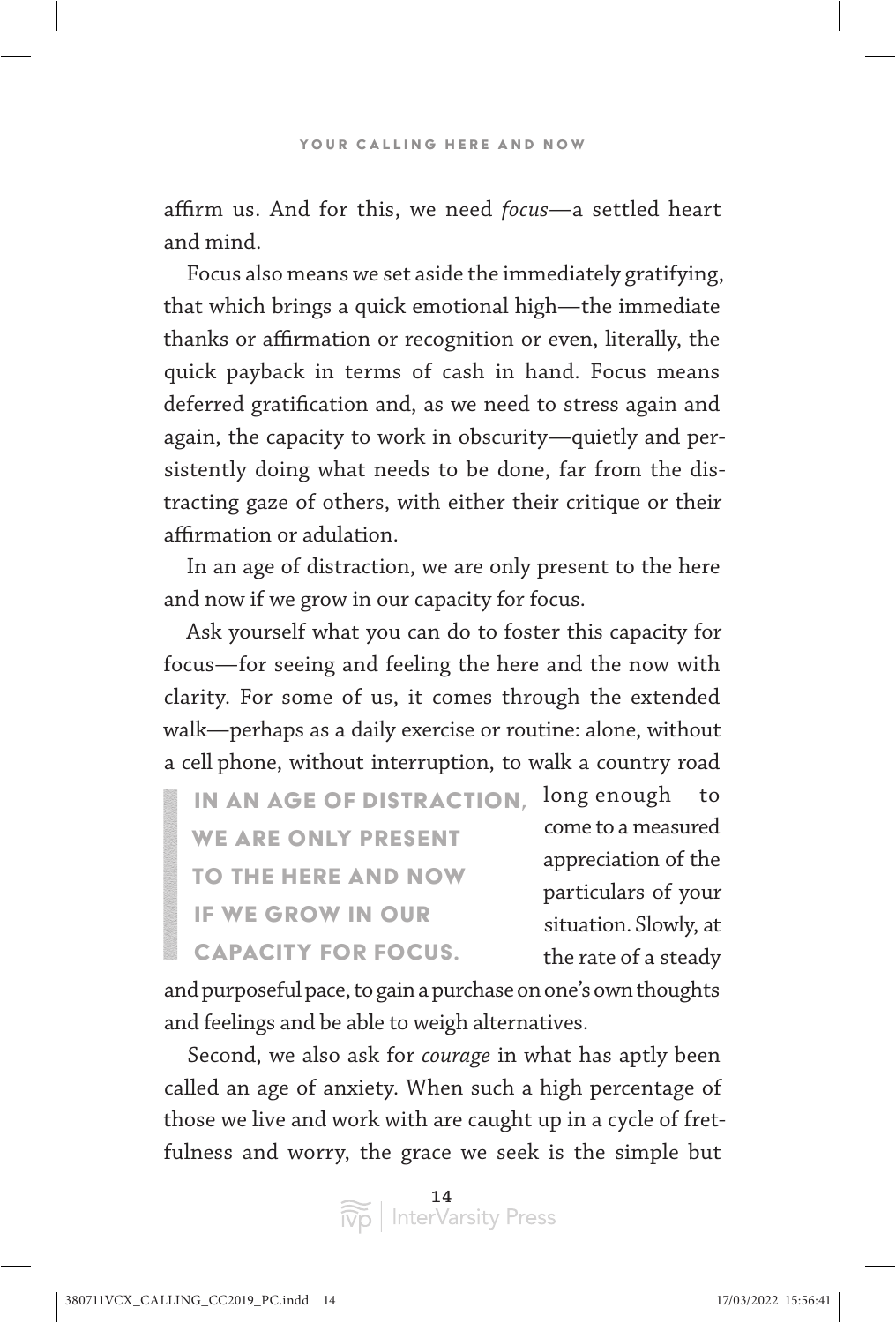compelling courage to not only see what needs to be said and done but then also the will to do it—the courage to say the uncomfortable word, the difficult word, and the courage to do what needs to be done. We not only recognize what is required; we *act*. Crucial here, though, is that we recognize the courage needed to keep silent when a word is not appropriate or necessary. And also, it means we can be at peace to let something be, to let it go, because whatever it is, it is either the right time or the right place or not ultimately our responsibility. We have peace—read *courage*—to not act, for whatever reason, when there might be pressure or expectation or some compulsion to act.

And courage is, of course, the antithesis to fear. Those who choose well—vocationally—are not so much those who have no fears as rather those who actually recognize their fears and anxieties and have learned what it means, even in the face of those fears, to do what needs to be done. They have that level of self-awareness and as such the capacity to act even in the midst of the swirl of anxiety that is all around them.

Third, those who choose well—in this time and in this place—are, inevitably, *connected* with significant friends and co-discerners. We live in what might be called—for the sake of parallel with the age of distraction and the age of anxiety—an age of disconnection. So many live staggeringly lonely lives. They do not have the capacity or opportunity (or both) for grace-filled conversation with another where, with freedom and without fear, they can speak about themselves and their lives and their choices and challenges.

The point that needs to be made over and over is that no one else can discern your vocation for you. It is for you to go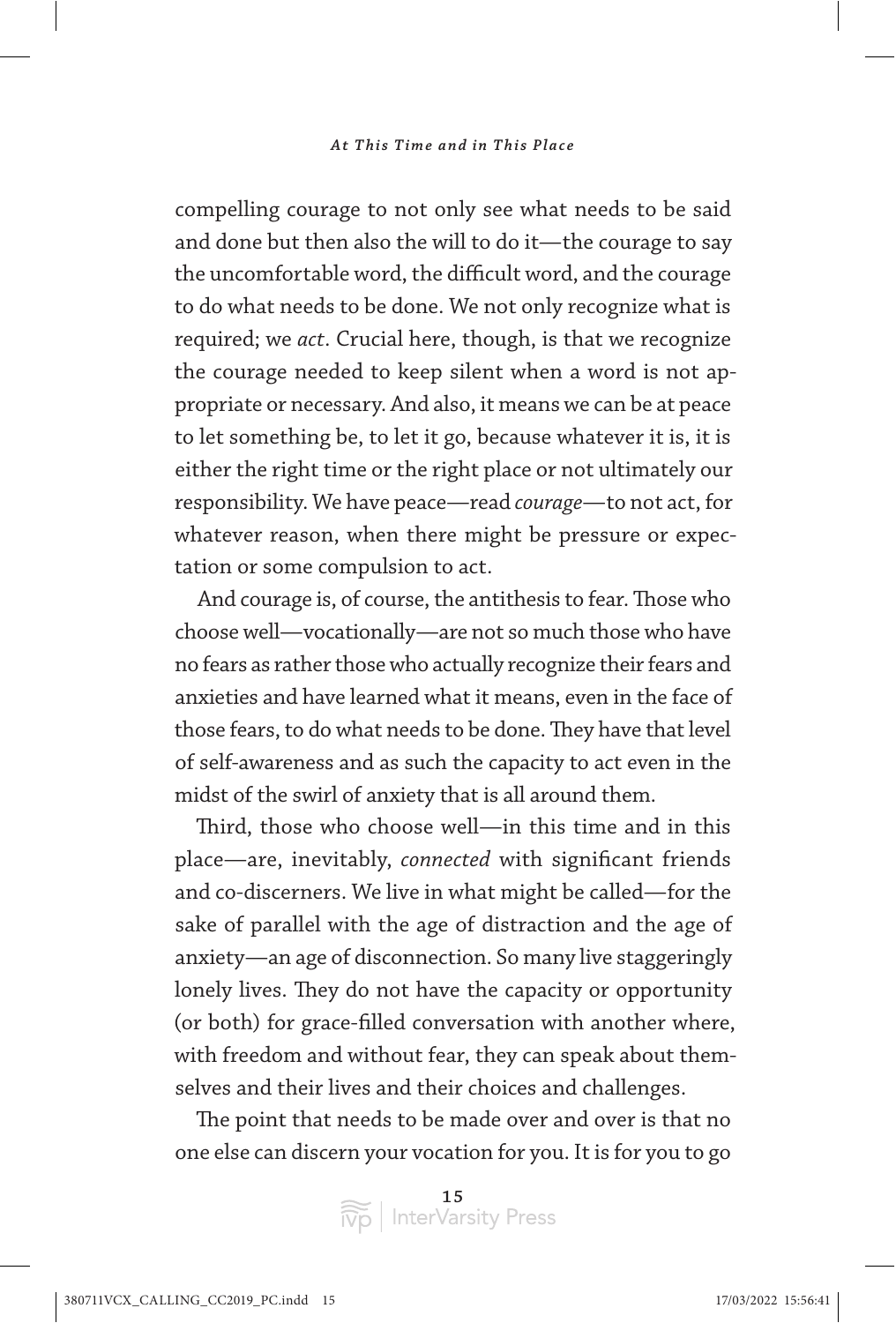alone to your "garden of Gethsemane," for you to have your own meeting with the angel Gabriel, for you to have your own burning bush encounter with the one who beckons you to be what you are being called to be.2 No one can do this for you. But you cannot do it if you are only alone. We make sense of what it means to know and hear God when we are alone; we each must learn the grace of solitude. But solitude—the lonely extended walk, perhaps—only brings clarity and the courage to act if we are in community, if we are connected. On the one hand this is so because all of our choices and actions involve others—spouse, friends, and colleagues. We need to be genuinely responsive to the needs and expectations of others. We do not live in our personal bubble. We need to ask, What does spouse, child, parent, colleague, neighbor—my country, my church, my workplace—need from me? Yes, we can and must speak about misguided generosity, where our whole lives are lived responsive to the needs of others—when we are not sufficiently attentive to what we are called to do. But we are in community; we do live interconnectedly with the needs the genuine needs—of others.

Further, we need community and connectedness as well because we each have a remarkable capacity for selfdeception. We cannot simply presume that every impression, every longing, ambition, or aspiration is from God. Our longings, fears, and inclinations need the check and confirmation that comes from gracious and frank conversations with those who know us well, will not flatter us, will speak truth to us, and will call us to account for the ways in which either a misguided ambition will lead us pell-mell over a cliff,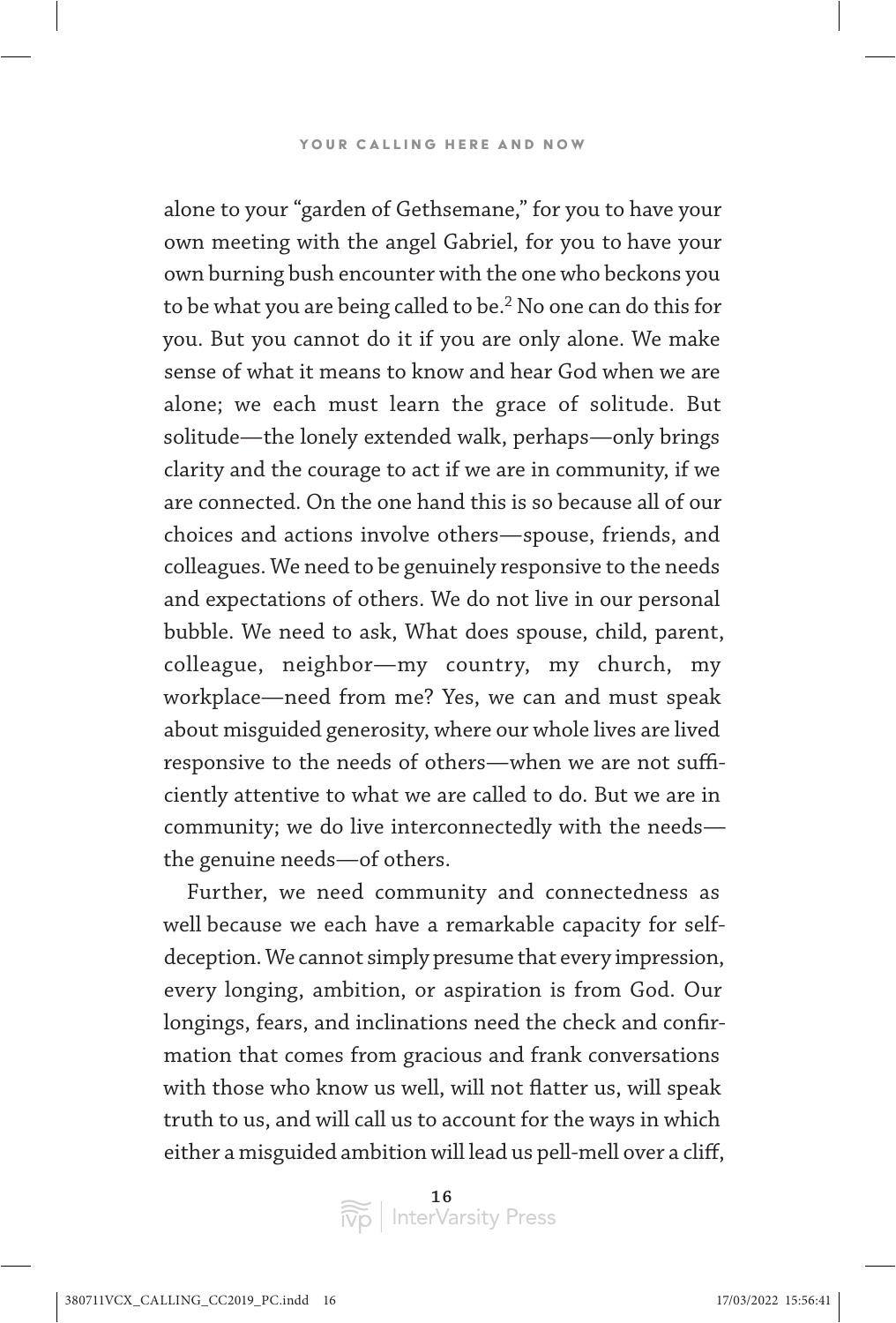or provide reassurance when our fears and anxieties keep us from doing what we need to do. We need those in our lives who can simply say "no, that is not you; let that dream go," and who can also nudge us to do what our fear of failure is keeping us from embracing. But more, we need encouragement. We need conversations with those who will affirm but not flatter us, who will challenge us when preconceived notions or presumed agendas are blinding us about something we should perhaps be doing or saying. We need those in our lives who will say the words we need to hear, such as "you are a poet," "you need to write," "you can and should perhaps go back to school," or whatever it might be they say to us that we need to hear so we can embrace this time and this place.

And then, fourth, we need patience. In a time and culture where patience is almost viewed as a weakness, we urgently need to recover the ancient spiritual wisdom that patience is a virtue and that we can only be truly present in this time and this place if we are patient, able to wait, able to let things unfold in a timely manner. In a social environment consumed by haste, we embrace a leisured approach to life and work, seeking to do what is timely rather than being consumed with frenetic busyness. We will learn the grace of patience: we will have the courage to do now what needs to be done and the courage to know when to wait and let other things however important—happen in due time.

What all of this speaks to is that we do not live on autopilot, and we are not only driven or determined by our circumstances. We choose and we act. We recognize that in this time and in this place, we need to be intentional in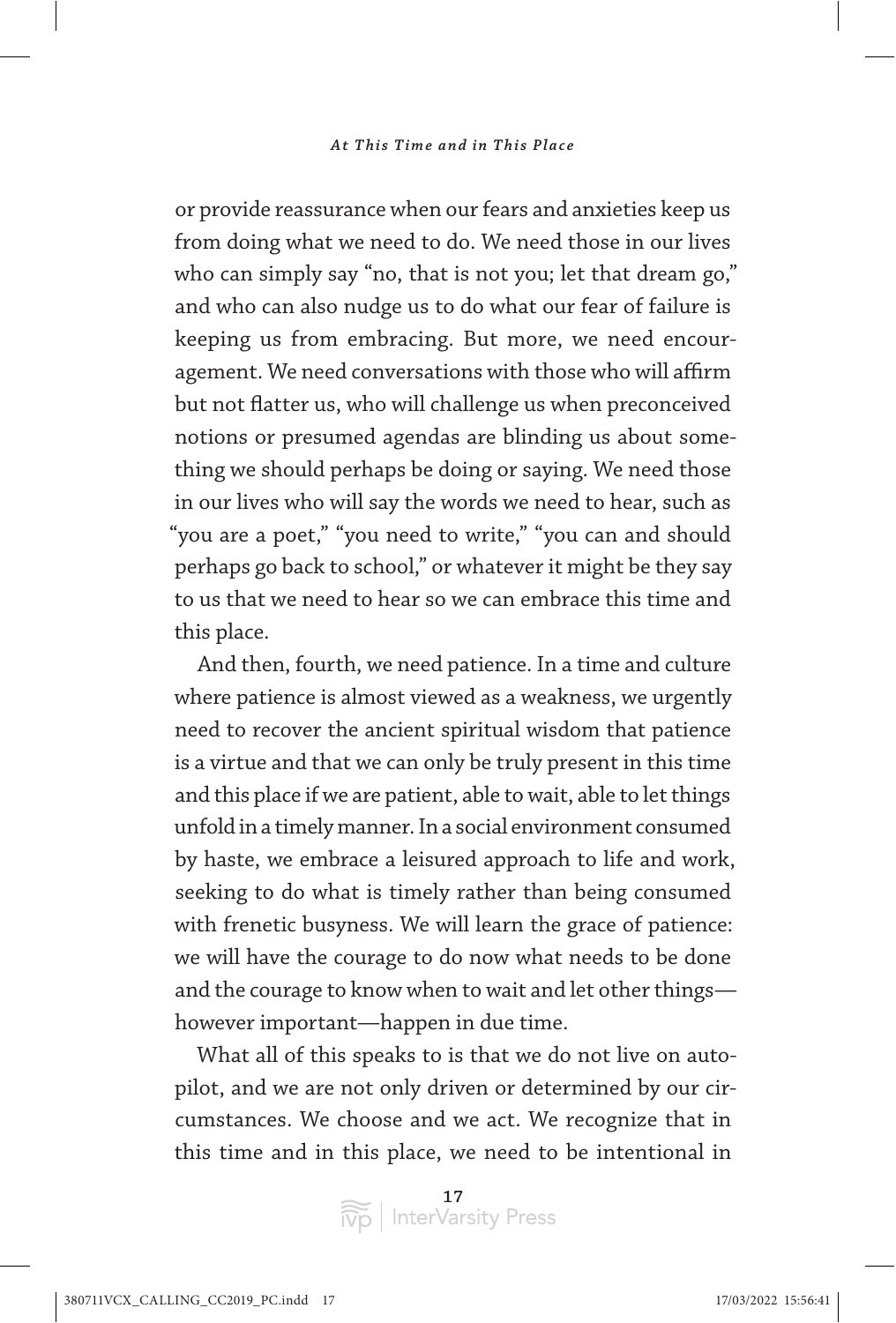taking the time for solitude, for attention to our circumstances, for time and space to name our fears and anxieties, and for intentional conversation with those who come alongside as we discern vocational questions—questions about how we live out the call of God on our lives, in the here and now.

## Questions for Reflection and Discussion

- **1.**What is your situation, your "at this time and in this place"? As you read this chapter, what came to mind about the particulars of your circumstances? What does it mean for you to name your reality?
- **2.**In your situation, what is imperative—it simply has to be done?
- **3.**What is your greatest need in order for you to be present in the here and now? Focus? Courage? Connectedness with others? Patience?